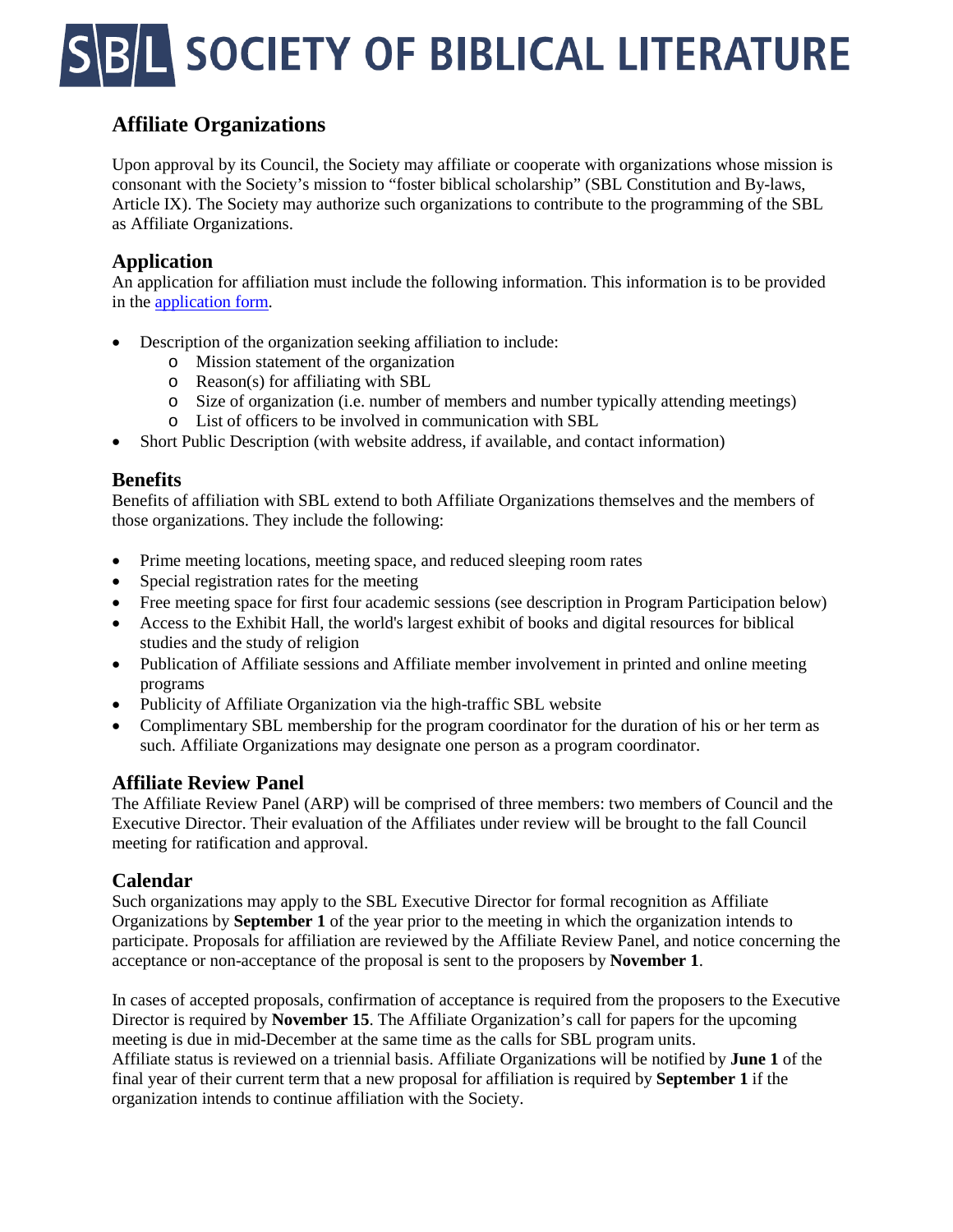### **Eligibility**

To be eligible, an organization should have the following characteristics:

- Support scholarly analysis and open discussion;
- Act in a manner consistent with SBL's vision statement and core values (listed [here\)](http://www.sbl-site.org/aboutus.aspx);
- Profess a mission consonant with the Society's mission to "foster biblical scholarship";
- Be independent, not-for-profit, formally organized, and at least three years old;
- Have a national or international constituency;
- Have a majority of members who are professional scholars.

#### **Parameters of Affiliation**

Regardless of when SBL sessions formally begin, Affiliates benefit from SBL-negotiated contracts involving meeting space, hotel rates, etc. For this principle reason, when an organization affiliates with SBL in order to benefit from such contracts, a number of agreements are made.

#### **Deadlines and Instructions for Program Coordinator**

\*Specific dates vary year to year; check the SBL website for the dates for a specific meeting

- **Mid-December:** Calls for papers must be updated by program coordinators in the Program Unit Management System (PUMS); if the Affiliate will not issue a call for papers but rather will organize invited sessions, then a brief description of invited session plans should stand in place of a call for papers.
- **Early March**: Calls for papers close; program coordinators must review proposals and return feedback to all proposals through the PUMS—whether or not any additional communication occurs between the program coordinator and proposer—by April 1.
- **Early May**: All session details, including participants, presiders, and abstracts, must be in the PUMS.
- **Mid-August**: Deadline for changes to session to appear in the printed program book, including any changes that would alter session time or location.

#### **Meeting Space and Scheduling**

- Affiliates will be responsible for all audio-visual and food/beverage costs associated with their sessions. A/V and food/beverage needs must be filled by the designated meeting vendors, and affiliates should coordinate directly with the vendors for arrangements.
- Affiliate sessions are scheduled after SBL sessions are scheduled. Scheduling requests will be carefully considered, and accommodations for Affiliate scheduling requests will be made whenever possible.

#### **Program Participation**

- Affiliate Organizations follow the SBL calendar and publication deadlines and meet all SBL dates and deadlines for program and meeting information.
- Academic sessions must be open to all meeting attendees regardless of organizational affiliation. Sessions of this type must not contain any religiousprogramming or activity and should be arranged through the PUMS.
- Non-academic sessions must be scheduled as "Other Events" and will involve additional costs. Sessions of this type include business/board meetings, breakfasts, lunches, receptions, presidential addresses, worship services, etc. Arrangements for these sessions should be made through communication with [additionalmeetings@annual-meetings.org,](mailto:additionalmeetings@annual-meetings.org) not through the PUMS.
- Affiliate Organizations designate an individual to serve as program coordinator. This person serves as the primary communications contact with the SBL Executive Office, enters all session information into PUMS, and ensures the accuracy of program information concerning the Affiliate Organization.